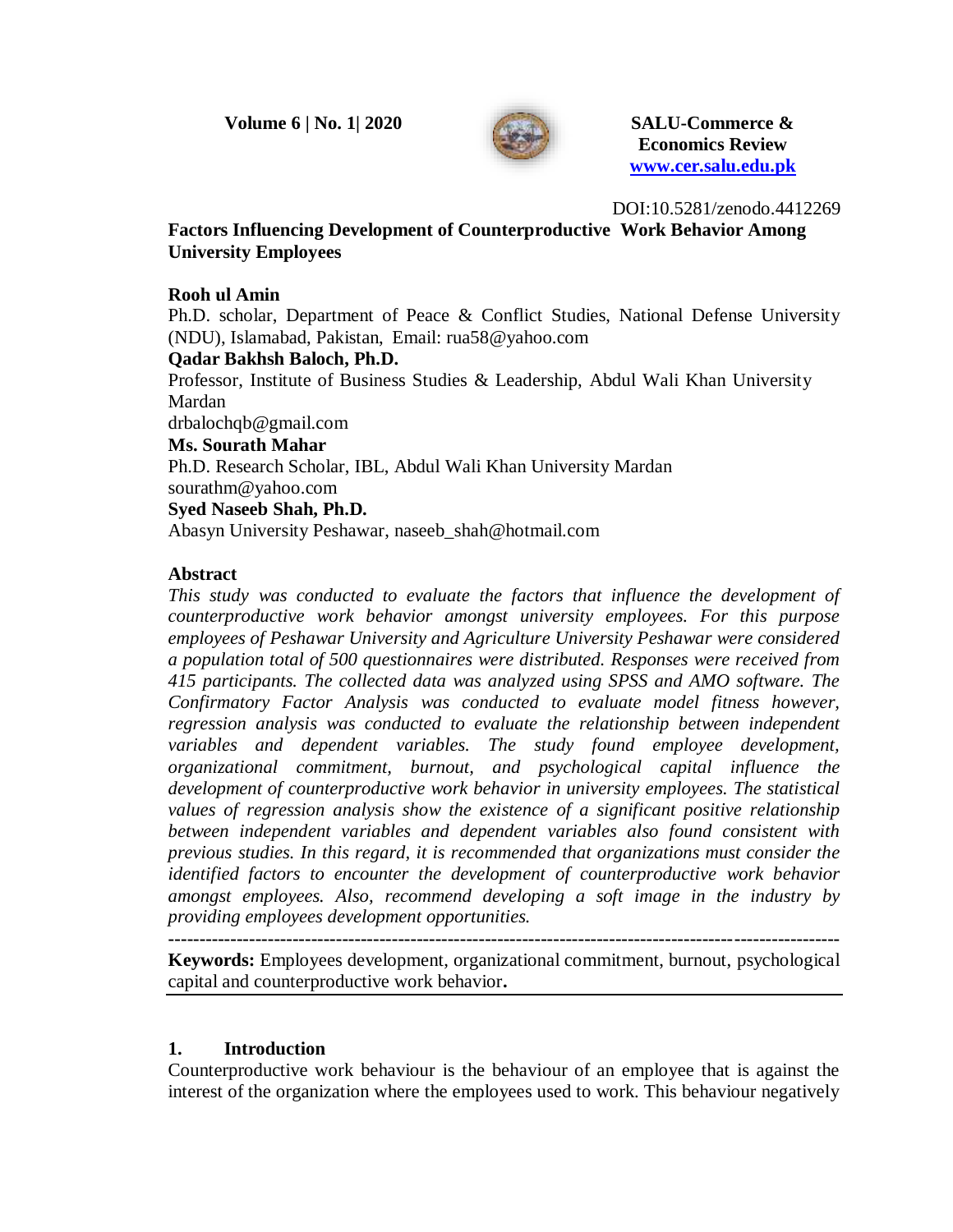affects the performance of the organization and harms the image of the organization. Contemporary studies have revealed subtle interrelations between employees' deviant work behaviors and their individual characteristics, such as the Big-Five personality traits, locus of control and self-esteem (Gruys & Sackett, 2003). Literature revealed various factors influence in development of counterproductive work behavior. In order to encounter the issue of counter work behavior in employees 'development is the most important factor. The development of the employ is based on the abilities and struggle of the employee. The organization usually digs the abilities of the employees, work on those abilities and put all the energy of the employee for the development of the organization. The combine work of employ and organization flourish the employee performance and development of the organization (Antonacopoulou, 2000; Baloch 2016). When the employees would be satisfied with their job they will put all their energies to work hard and will increase the effectiveness of organization. Similarly, counterproductive work behavior is the consequences of poor development (Kirkpatrick, 2006).

Literature revealed that the performance of the employee with development increase 10 times and its overall benefit enhance the outcome of the organization (Hameed, 2011). A study conducted by Awasthi revealed that the positive outcome is always in the hands of the employees. Similarly, the success and the failure of any organization are associated with the performance of the employees. In the same context, the performance of the employees is directly associated with the development. Those employees who are developed through different ways perform well in organization as compared to those who are not developed (Awasthi, 2017). It was estimated that the employee development enhances the performance of employee by 50% as compared to the employee without development (Abbas & Yaqoob, 2009). Further study revealed that some strategies such as providing incentives for the employees, creation of the activities, training the employees in ongoing trainings, providing job security and overall over viewing the problems of the counterproductive work behaviour (Zeps & Ribickis, 2015). Employee's engagement is another step to encounter counterproductive work behaviour, engaging the employees in different tasks make them aware of different fields and they get the holistic approach (Jones & Lewis, 2011). In job satisfaction the employee will feel joy and happiness and they will work more efficient (Samad & Yusuf, 2012). Counterproductive work behaviors are an extensive phenomenon for an organization, these behaviors may include acts such as direct aggression, theft, purposely failing to follow instructions or to perform work incorrectly, in the interest of violating significant organizational norms.

## **2. Research Problem**

The development of counterproductive work behaviour among organizational employees is consequences of certain factors. Research study concludes that about 86% employees are satisfied where they got the opportunities of development and they stay for a long time (Benson, 2006). However, organization faces various challenges to encounter counterproductive work behaviour among organizational employees (Antonacopoulou & Fitzgerald, 2009), like hectic schedules, a dispersed workforce, different learning habits; lack of engagement and training costs (Flowers, Jones &Hogan, 2016). However till date no empirical study has been conducted to examine the development of counterproductive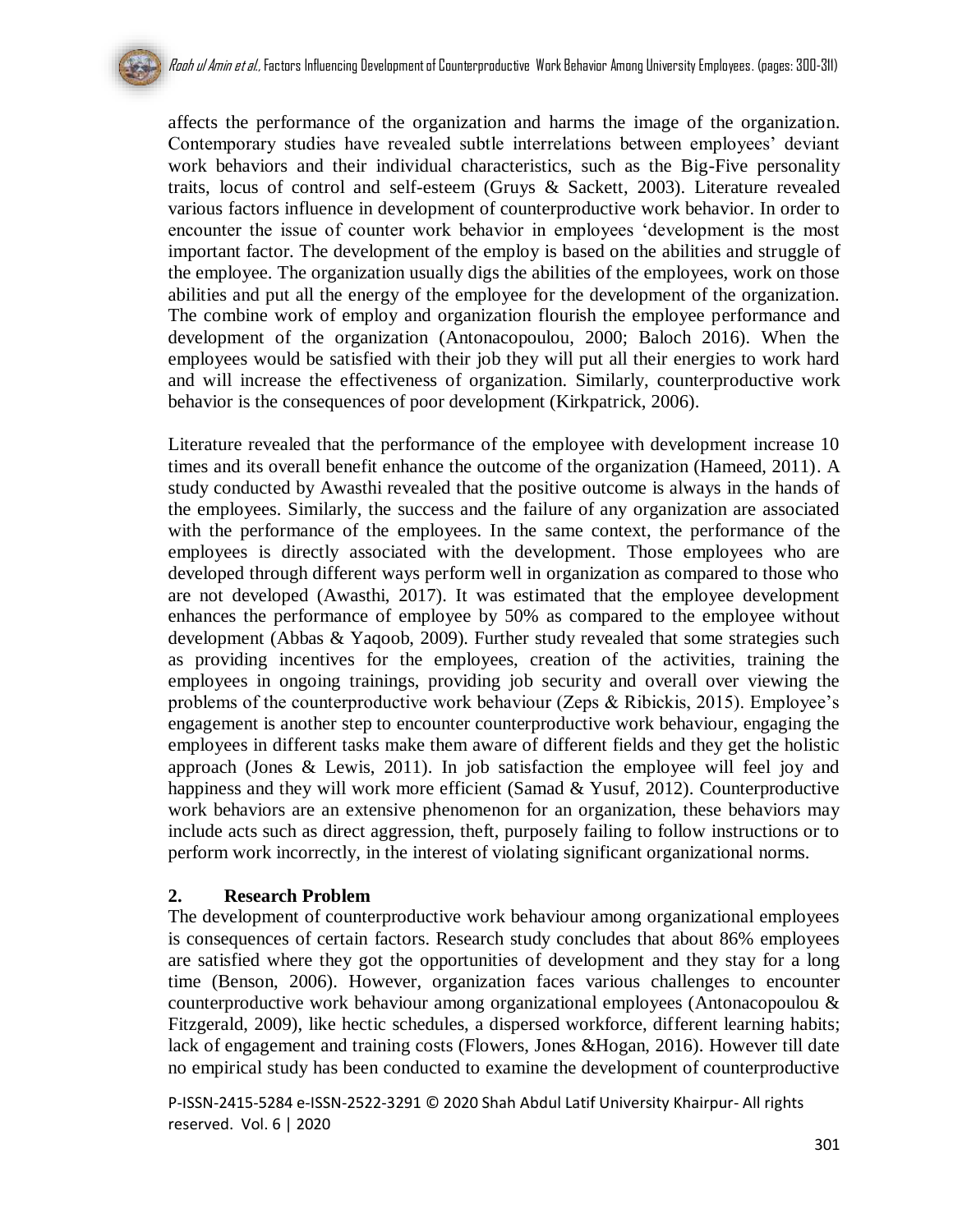

work behaviour amongst university employees. This study articulates the factors influence in development of counterproductive work behavior in university employees.

# **3. Literature review**

**3.1. Counterproductive Work Behavior:** Counterproductive work behaviour is the behaviour of an employee that is against the interest of the organization where the employees used to work (Zaman et.al, 2017). This behaviour negatively affects the performance of the organization and harms the image of the organization. Counterproductive work behaviour not only affects the performance of the organization but also affects the role and identify of the employee (Ispas & Borman, 2015, Baloch, et.al. 2017). Counterproductive work behaviour has found itself to be the focus extensive research recently due to the pervasive and costly consequence of such behaviors which affects both the organizations and their employees. Counterproductive work behaviour among organizational employees is due to certain factors, such as stress and tension among the organizational employees, work burden, work place violence. Reducing the efficiency and job performance of its members and basically threatening the health and wellbeing of the organizations and its members. Counterproductive work behaviors are costly to both individuals and organizations (Spector & Fox, 2002).

**3.2. Employee development:** Employee development is a process where the employees of any organization supported through various ways to acquire new and advance skills. Supporting the employees is totally based on new skills, trainings and various educational programs (Hameed, 2011). Study revealed that providing trainings, providing benefits to the employees and engaging the employees in different activities enhance the developing of the employees (Mpofu & Hlatywayo, 2015). Literature supports that employee satisfaction is the key factor for the development of the employee and dissatisfied employees always lead to poor performance of the organization (Jehanzeb & Mohanty, 2018). Training in different fields used to upgrade the skills and knowledge of the employees and this skills and knowledge will develop the employees (Chaudhary & Bhaskar, 2016). The importance of training in development of employees was also reported in another study by Govand Anwar and Inji Shukur. According to them there is a strong association between the employee development and training programs for the employees. The development of employees in specific fields needs ongoing base educational trainings (Anwar & Shukur, 2015).

**3.3. Psychological Capital:** Psychological capital is the positive conceptualized state of development. Psychological capital is the application of employee's positive oriented human resources, employee's strengths and Psychological capacities in a way to gain a fruitful result in terms of good work or good performance in organization (Luthans, & Luthans, 2004; Baloch, Latif, & Azam,, 2016). Study suggested that the educational development play role in organization development but not as much as psychological capital (Luthans & Youssef, 2004; Zaman et.al, 2017). Psychological capital can be compared with the physical, structural and financial resources in an organization but the psychological capital contribute more to the development of an organization as compared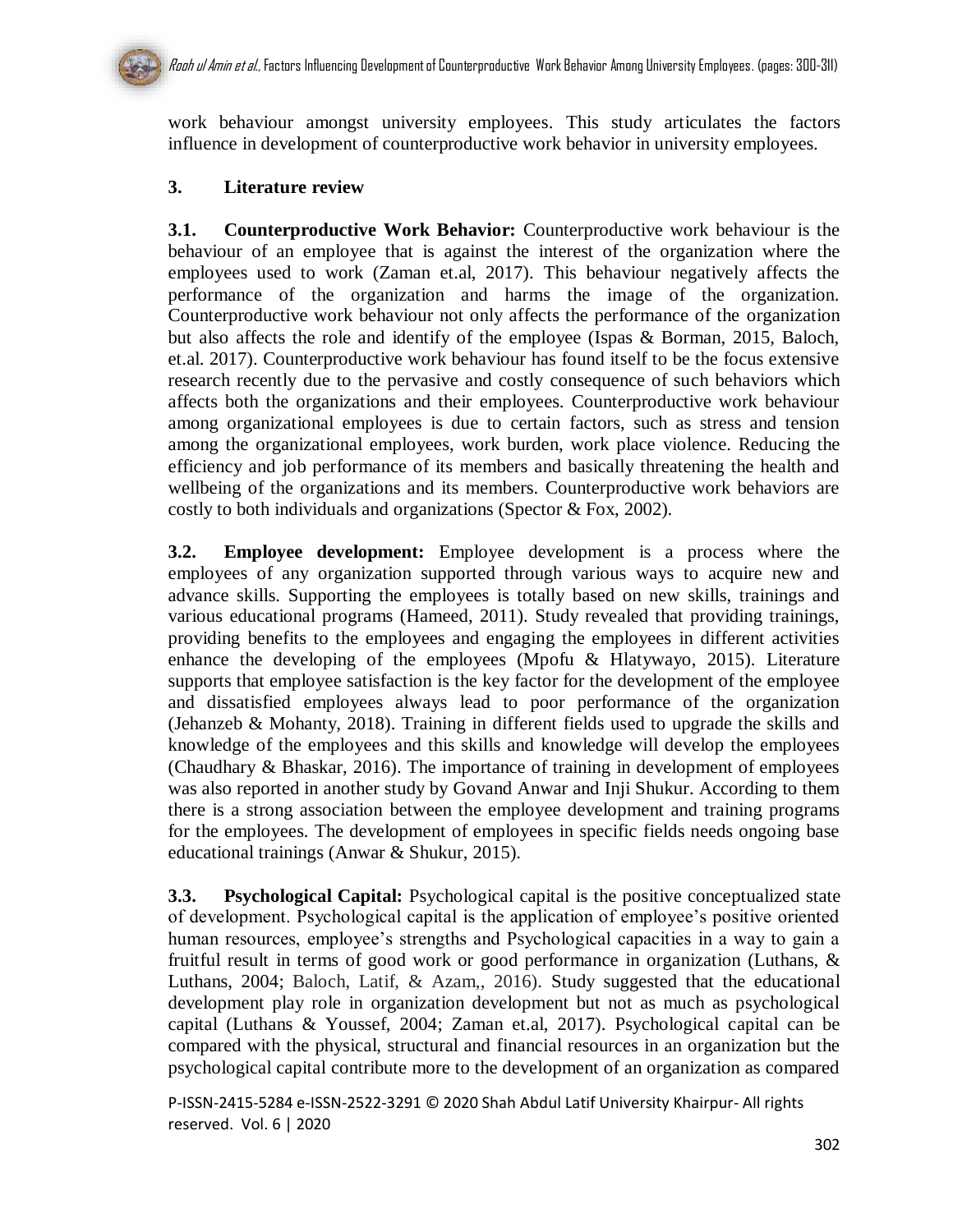to the physical, structural and financial resources. Accordingly financial, physical and structural resources are mainly dependent on Psychological capital (Avey, Luthans, & Youssef, 2010).

**3.4. Organizational Commitment:** According to Cohen (2007; Ali and Baloch, 2009)), organizational commitment is the relationship or bond between the organization and the employee. In order to execute this bond employee feel the responsibility to positively contribute to organization and on the other hand organization also acknowledged employees responsibility and good performance subsequently organization facilitate their employees. The employee should show the sense of responsibility within the organization and when each and every employee feels the sense of responsibility the organization produce positive outcome (Lambert, Hogan, & Jiang, 2008; Baloch, Ali, & Zaman, 2014). Meyer and Allen have studied the organization-employees commitment from both attitudinal and behavioral perspectives. The attitudinal perspective focuses on identifying the events that contribute to the development of commitment. The behavioral perspective focuses on identifying the conditions where behavior, once exhibited, tends to be repeated, along with its effects on changes in attitudes (Meyer, 2007). Literature found positive association between organization commitment and employees development. The research also testifies that there exists significant relationship between transactional leadership style and transformational leadership style and employees' commitment.( Baloch, Ali, & Zaman, 2014)

**3.5. Burnout:** According to Maslach and Leiter (2016), burnout is emotional, physical and mental exhaustion state of employee by excessive and prolong stress. It occurs to the organizational employees when they emotionally drained; feel overwhelmed and unable to meet constant demands. Study found low job satisfaction has the more significantly associated with factors of employee burnout and turnover intentions (Khan & Zafar, 2012; Baloch, 2009). The main symptoms of Burnout are emotional exhaustion, depersonalization, and reduced personal accomplishment at work due to work activity (Lee & Ashforth, 2002). It was estimated that the burnout in employees has linked with job related tension and decreased level of job commitment and light of both these perspectives, implementing effective individual and managerial strategies, to control this issue, are critical for organizations. Therefore, management needs to have clear and precise understanding of job burnout process and development of its various stages (Parker & Kulik, 2005).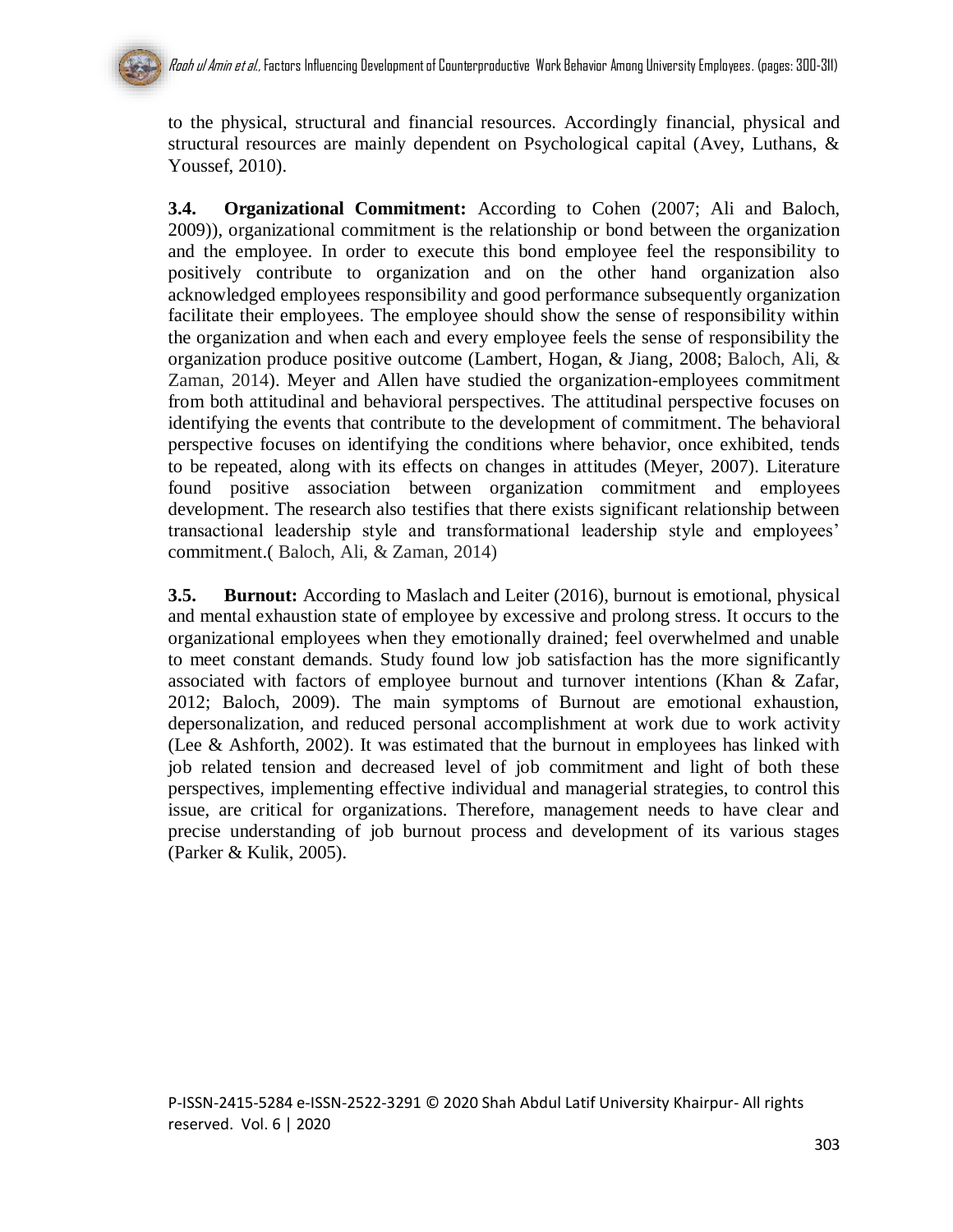# **4. Conceptual Framework & Development of Hypotheses**



H1: There is statistically significant relationship between Psychological Capital and development of counterproductive work behavior.

H2: There is statistically significant relationship between commitment and development of counterproductive work behavior.

H3: There is statistically significant relationship between burnout and development of counterproductive work behavior.

H4: There is statistically significant relationship between employee development and counterproductive work behavior.

## **6. Research Methodology**

This study was based on quantitative data collected through survey method. According to Kerlinger and Lee (2000) survey method is an appropriate technique for data collection when researcher intend to investigate geographically spread population. For this purpose University of Peshawar and Agriculture University Peshawar employees were considered population and self-administrated questionnaire was used for data collection. A total of 500 questionnaires were distributed amongst the participants and 415 questionnaires were received back. The collected data was analyzed through statistical software SPSS and AMOS. Factor analysis was conducted to evaluate data perfection followed by regression analysis to examine the relationship.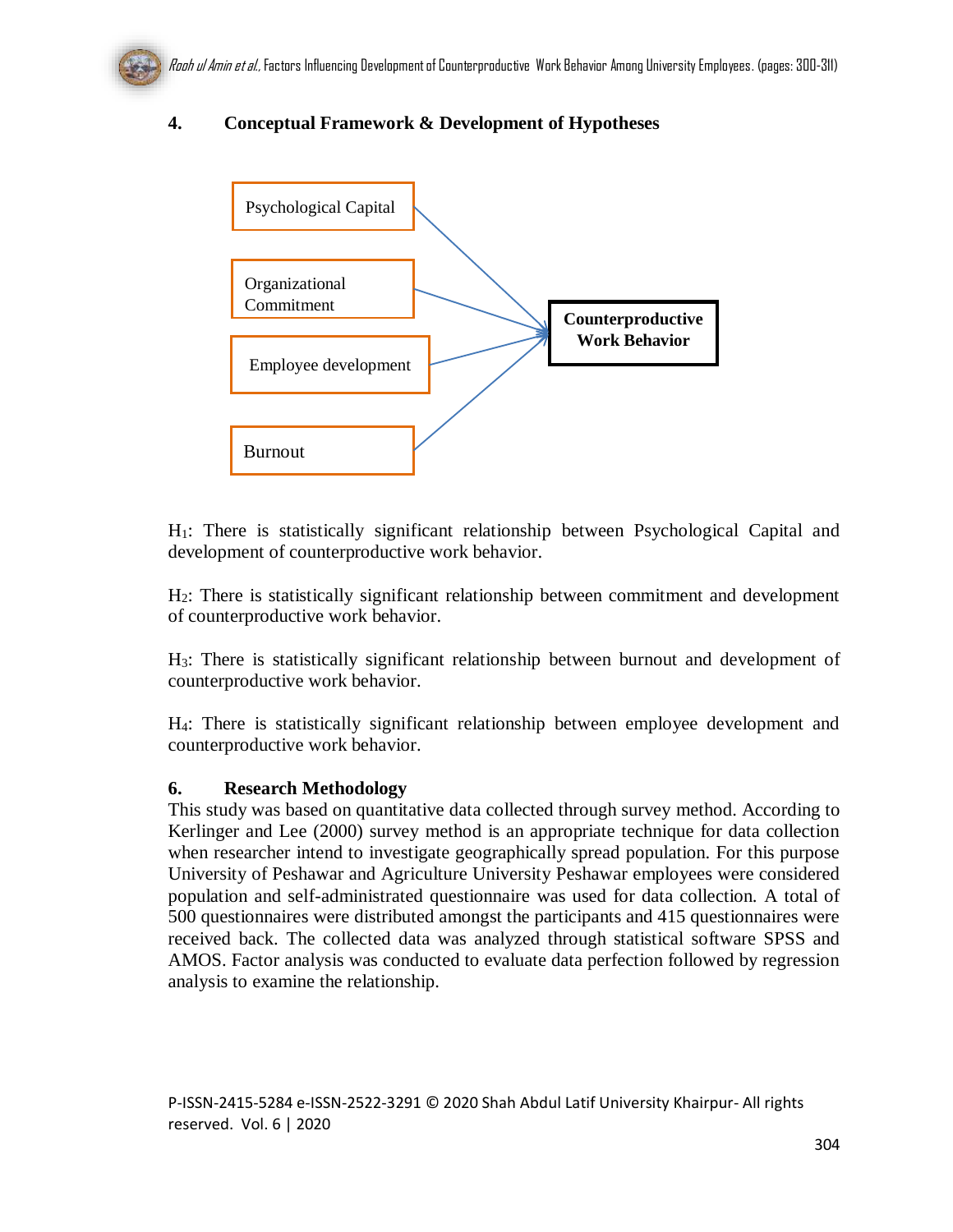# **7. Analysis and Results**

# **7.1 Descriptive Statistic**

| $ \cdots$ $\sim$ $\sim$ $\cdots$ $\sim$ $\cdots$ $\cdots$<br><b>Description</b> |                  | <b>Frequency</b> | Percent     | <b>Cumulative</b><br><b>Percent</b> |  |
|---------------------------------------------------------------------------------|------------------|------------------|-------------|-------------------------------------|--|
| <b>Gender</b>                                                                   | Male             | 237              | 57.1        | 57.1                                |  |
|                                                                                 | Female           | 178              | 42.9        | 100.0                               |  |
| Age                                                                             | $17-27$ years    | 91               | 21.9        | 21.9                                |  |
|                                                                                 | 28-38 years      | 265              | 63.8        | 85.5                                |  |
|                                                                                 | 39 & above years | 59<br>14.3       |             | 100.0                               |  |
| <b>Marital</b><br>status                                                        | Married          | 326              | 78.5        | 78.5                                |  |
|                                                                                 | Unmarried        | 89               | 21.5        | 100.0                               |  |
| <b>Education</b><br>level                                                       | Matric           | 15               | 3.6         | 3.6                                 |  |
|                                                                                 | Intermediate     | 36               | 8.6<br>16.7 | 12.2<br>28.9                        |  |
|                                                                                 | Undergraduate    | 69               |             |                                     |  |
|                                                                                 | Graduate         | 115              | 27.8        | 56.7                                |  |
|                                                                                 | Doctorate        | 180              | 43.3        | 100.0                               |  |
| <b>Total</b>                                                                    |                  | 415              | 100.0       | 100.0                               |  |

#### **Table 1:** *Demographic values*

The above table shows the demographic detail of the population. Table shows that the percentage of men and women respondents was 57.1% and 42.9% respectively. The age group 17-27 years represents 21.9% of the total sample while the age group 28-38 represents 63.8% of the total sample. The age group of 39 and above represents 14.3%. The marital status depict that 78.5% are married and 21.5% are unmarried. The table shows the education level of the respondents, figures reflect that 3.6% are matric, 8.6% intermediate, 16.7% are undergraduate, 27.8% graduate and 43.3% are doctorate employees.

## **7.2 Confirmatory Factor Analysis**

Confirmatory factor analysis was conducted to examine the validity of the data and also specify the required number of factors, in order to examine the measurement theory model for this study.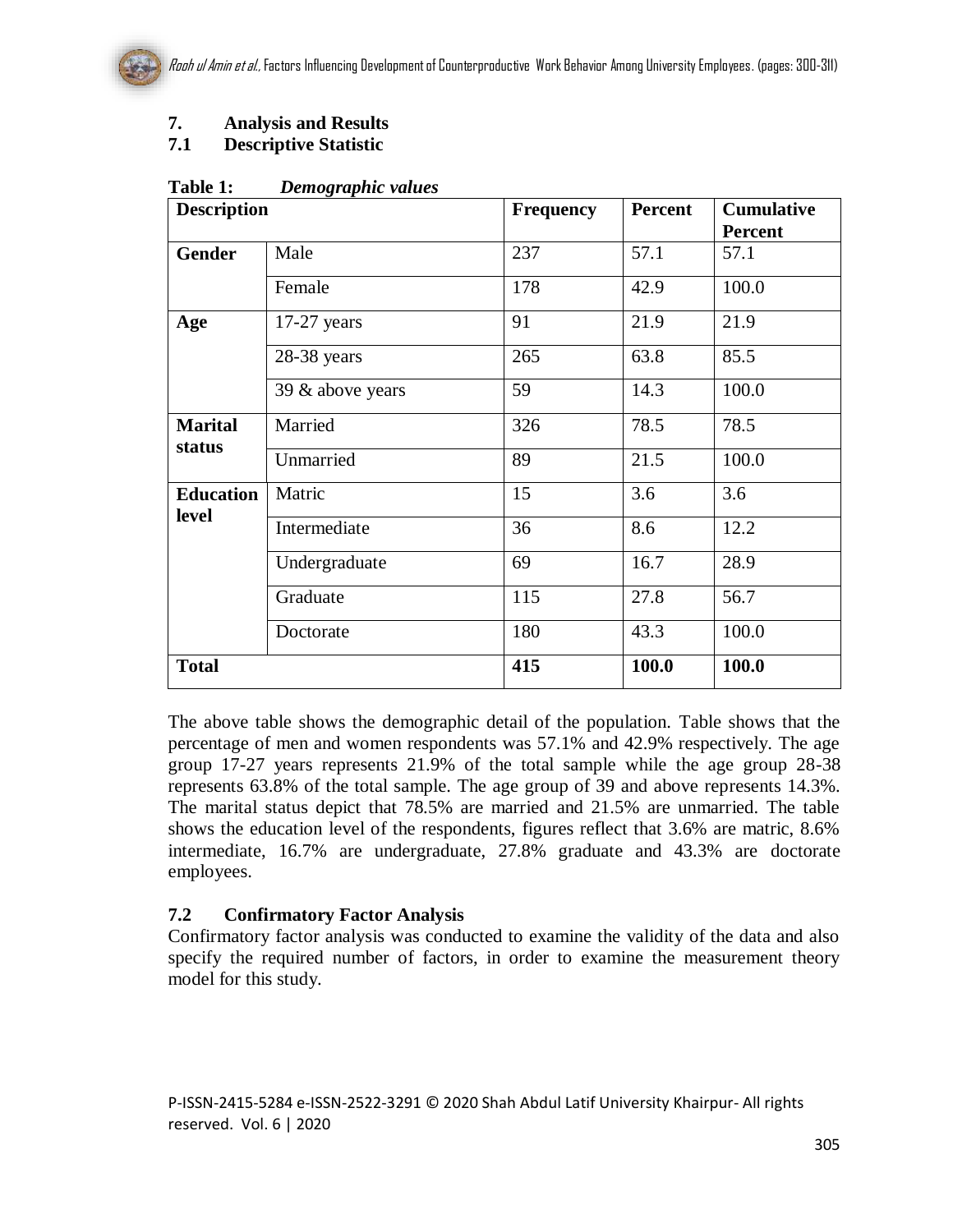

The fitness of the model through model fitness indexes number of indexes can be used for this purpose we used Comparative fit index (CFI), Tucker-Lewis Index (TLI), Root Mean Square Error of Approximation (RMSEA), According to (Hu & Bentler, 1999). The values of CFI and TLI should be equal or greater than 0.9 for acceptance or for consideration of model fitness. Below table shows the values for the fitness of our model.

| Table 2:                 | <b>Model Fitness Statistics</b> |          |              |          |      |
|--------------------------|---------------------------------|----------|--------------|----------|------|
| Model                    |                                 | $\Gamma$ | <b>RMSEA</b> | AIC      | SRMR |
| <b>Five Factor Model</b> | .943                            | 945      | 0.47         | 3096.298 |      |

The above statistic revealed the model is good fitted. However, for convergent validity, the items loading were found on the same factor. For the Factor loading all should be significant at p<0.05. AVE values were also found significant for convergent validity.

#### **7.3 Regression Analysis**

Regression analysis is a statistical tool used to describe the nature of the relationship between two or more variables. It is concerned with the problem of describing or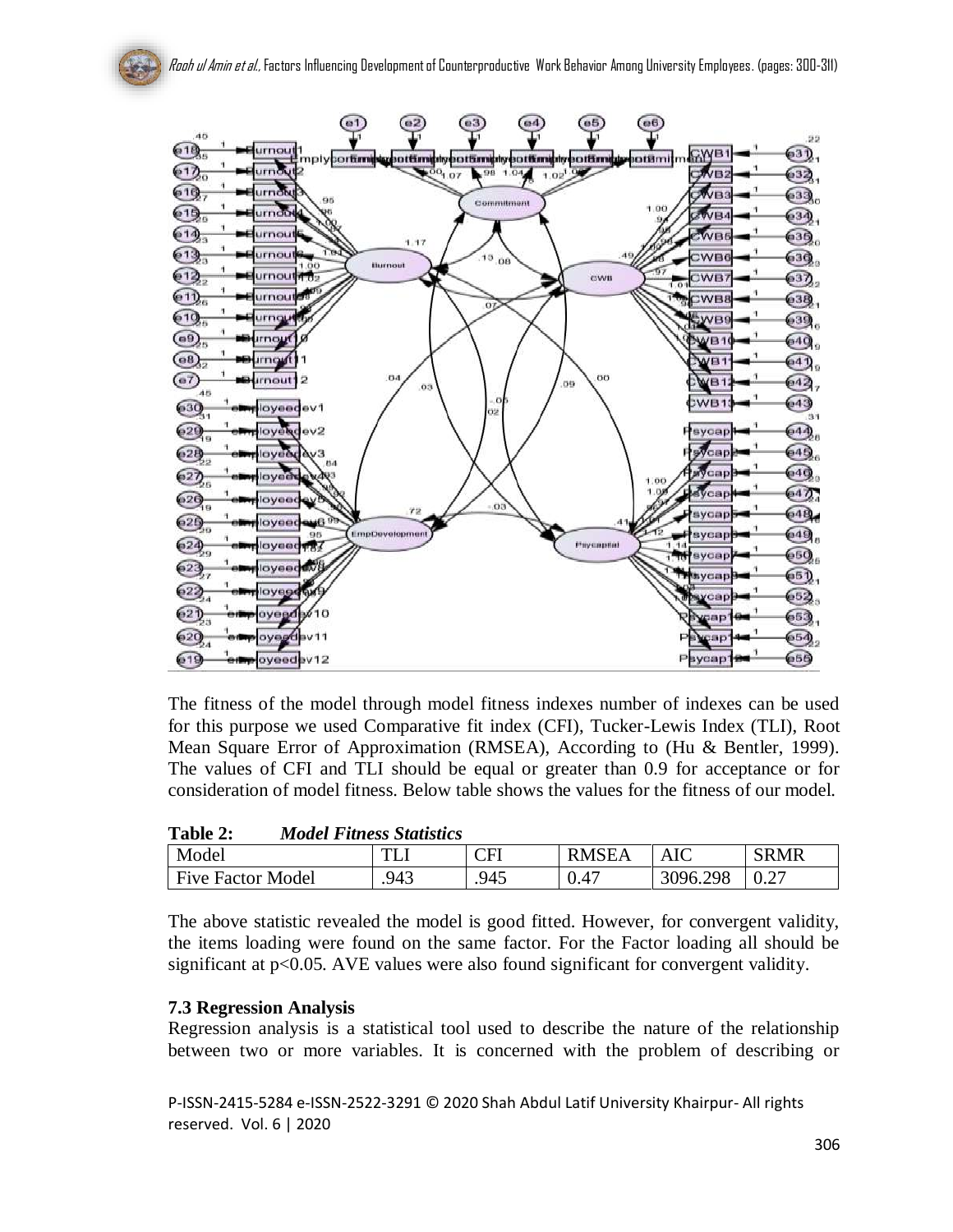estimating the value of the dependent variable on the basis of one or more independent variables.

**Table 3:** *Regress Model Summary*

| <b>Model</b>                                                                         | R    | <b>R</b> Square | <b>Adjusted R Square</b> | Std. Error of<br>the |  |
|--------------------------------------------------------------------------------------|------|-----------------|--------------------------|----------------------|--|
|                                                                                      |      |                 |                          | <b>Estimate</b>      |  |
|                                                                                      | .550 | .325            | .303                     | .65740               |  |
|                                                                                      |      |                 |                          |                      |  |
| a. Predictor: (Constant), employees development, organizational commitment, burnout, |      |                 |                          |                      |  |
| and psychological capital                                                            |      |                 |                          |                      |  |

Regression coefficient  $R'' = .550$  (55%) relationship exist between employees development, organizational commitment, burnout, and psychological capital and counterproductive work behaviour. The coefficient of determination  $\mathbb{R}^2$  represents .303 that shows 30.3% of variation in expected.

| vv                        | <b>Unstandardized</b><br><b>Coefficients</b> |                   | <b>Standardized Coefficients</b> |       |      |
|---------------------------|----------------------------------------------|-------------------|----------------------------------|-------|------|
| <b>Model</b>              | B                                            | <b>Std. Error</b> | <b>Beta</b>                      | T     | Sig. |
| (Constant)                | 1.276                                        | .207              |                                  | 5.688 | .000 |
| Employees development     | .613                                         | .312              | .734                             | 12.51 | .010 |
| Organizational commitment | .325                                         | .294              | .321                             | 17.15 | .000 |
| Psychological capital     | .331                                         | .428              | .642                             | 19.79 | .000 |
| <b>Burnout</b>            | .474                                         | .377              | .425                             | 8.36  | .006 |

**Table 4:** *Coefficients*

DV: Counterproductive Work Behaviour

The coefficient  $(\beta)$  value shows that one percent change in employee's development change 61% counterproductive work behaviour. The T value is found 12.51 and is significant at .010 because significance level is  $P < .05$ . The coefficient (β) value shows that one percent change in organizational commitment change 32.5% counterproductive work behaviour. T value found 17.15 and significant at .000 because less than P<.05. The coefficient  $(\beta)$  value shows that one percent change in psychological capital change 33.1% counterproductive work behaviour. The T value is found 19.79 is significant at .000 because significance level is P<.05. The coefficient (β) value shows that one percent change in burnout change 47.4% counterproductive work behaviour. The T value is found 8.36 is significant at .006 because significance level is P<.05. All factors are found significant positive impact on counterproductive work behaviour.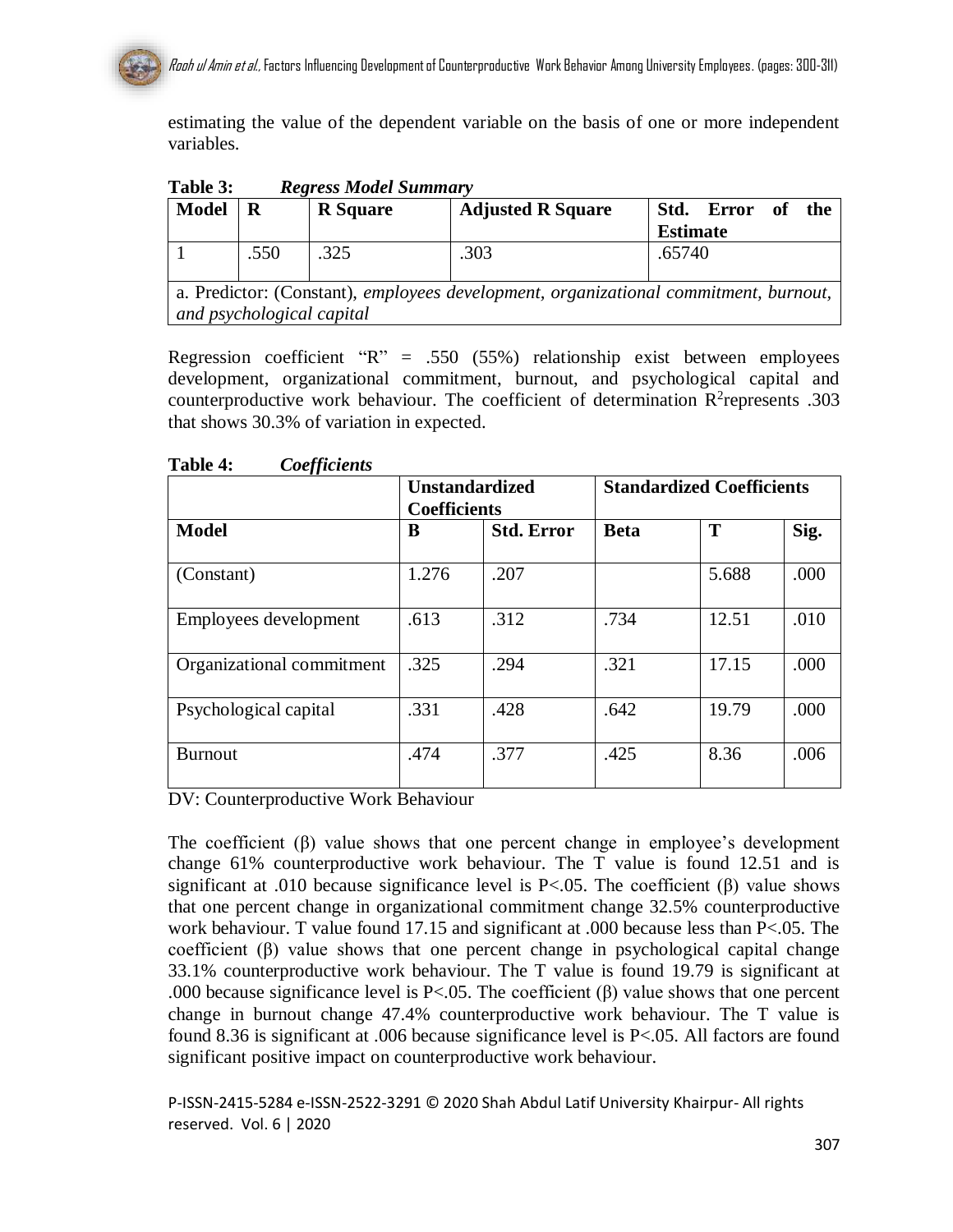# **8. Conclusion and Discussion**

This study examined the factors influence in development of counterproductive work behavior amongst university employee. For this purpose employees of Peshawar University and Agriculture University Peshawar were considered population and survey method was used for data collection. A total of 500 questionnaires were distributed amongst the targeted participants and 415 questionnaires completed in all respect were received back and entered into SPSS software for analysis. Validity and reliability tests were conducted. The CFA model fitness was assessed on the basis of basic indices (Bakhsh et al., 2016). The experiment results of all the models showing significance values and loadings constructs are also acceptable and all alternative models are a good fit, followed by regression assumptions that were found within an acceptable range. Regression analysis was conducted to evaluate the relationship between independent variables and dependent variable. The statistical values of regression analysis show the existence of significant positive relationship between independent variables and dependent variables. Based on regression statistics all hypotheses were accepted.

Result indicates positive significant relationship between employees' development and counterproductive work behaviour consistent with previous study of (Jehanzeb & Mohanty, 2018). Result indicates positive significant relationship between burnout and counterproductive work behaviour consistent with previous study of (Khan & Zafar, 2012). Result indicates positive significant relationship between organizational commitment and counterproductive work behaviour consistent with previous study of (Meyer, 2007). Result indicates positive significant relationship between psychological capital and counterproductive work behaviour consistent with previous study of (Luthans & Youssef, 2004). Based on study findings it is recommended that organization must consider the identified factors to encounter the development of counterproductive work behavior amongst employees. Also recommend that organization must develop soft image in industry by providing employees development opportunities. Further recommend to strong work on burnout issues for this purpose regular conduct employees motivation to enhance loyalty and organization commitments. Further recommend to professionally train the employees in order to enhance their skills, abilities and education.

## **References**

Abbas, Q., & Yaqoob, S. (2009). Effect of leadership development on employee performance in Pakistan. *Pakistan Economic and Social Review*, *47*(2), 269–292. Ali, N., & Baloch, Q. B. (2009). Predictors of organizational commitment and turnover Intention of medical representatives (An empirical evidence of Pakistani companies). *Journal of managerial sciences*, *3*(2), 263-273 Antonacopoulou, E. D., & Fitzgerald, L. (2009). Reframing competency in management education. *Human Resource Management Journal*, *6*(1), 27–49.

Antonacopoulou, E. P. (2000). Employee development through self-development in three Retail banks. *Personnel Review*, *29*(4), 491–508.

https://doi.org/10.1108/00483480010296294

Anwar, G., & Shukur, I. (2015). The Impact of Training and Development on Job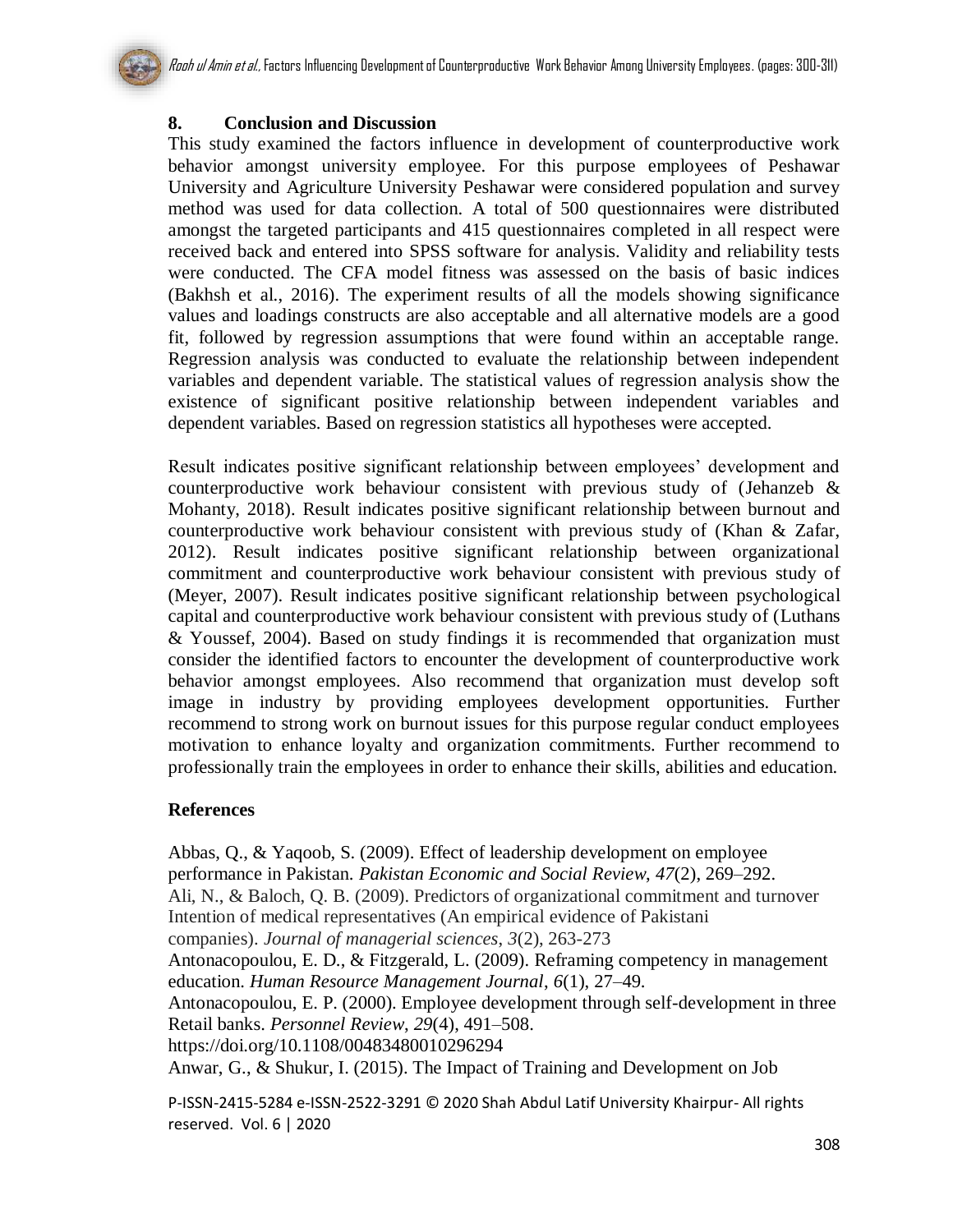Satisfaction: A Case Study of Private Banks in Erbil. *International Journal of Social Sciences & Educational Studies*, *2*(1), 65–72.

Avey, J. B., Luthans, F., & Youssef, C. M. (2010). The Additive Value of Positive Psychological Capital in Predicting Work Attitudes and Behaviors. *Journal of Management*, *3*(2), 430–452. https://doi.org/10.1177/0149206308329961

Awasthi, S. (2017). Need for Employee Development in Employee Performance: A Present Scenario. *International Journal of Management and Social Sciences*, *12*(May), 66–73.

Baloch, Q. B. (2009). Effects of job satisfaction on employees' motivation & turn over intentions. *Journal of Managerial Sciences*, *2*(1), 1-21.

Baloch, Q. B., Ali, N., & Zaman, G. (2014). Measuring employee's commitment as outcome of transformational and transactional leadership styles: an empirical study. *Abasyn Journal of Social Sciences*, *3*(2), 208-214

Baloch, Q. B., & Rehman, A. (2015). Regional integration of Pakistan tourism: Exploring prospects. *Abasyn University Journal of Social Sciences*, *8*(2), 405-415.

Baloch, Q. B., Latif, F., & Azam, N. (2016). Relationship between Psychological Capital and Counterproductive Work Behavior. *Peshawar Journal of Psychology and Behavioral Sciences (PJPBS)*, *2*(1), 127.

Baloch, Q. B., & Jamshed, J. (2017). Service quality attributes and customer loyalty: Case study of Pakistan International Air Line. *FWU Journal of Social Sciences*, *11*(1), 92.

Benson, G. S. (2006). Employee development, commitment and intention to turnover: a test of 'employability' policies in action. *Human Resource Management Journal*, *16*(2), 173–192.

Chaudhary, N. S., & Bhaskar, P. (2016). Training and development and job satisfaction in education sector. *International Journal of Business Quantitative Economics and Applied Management Research*, *2*(8), 89–97.

Cohen, A. (2007). Commitment before and after: An evaluation and reconceptualization of organizational commitment. *Human Resource Management Review*, *17*(3), 336–354. Flowers, W., Jones, E., & Hogan, R. L., (2016). Employee Development Approach for Generation Yers : A Conceptual Framework. *J Int Soc Prev Community Dent.*, *3*(2008), 34–39.

Gruys, M. L., & Sackett, P. R. (2003). Investigating the dimensionality of counterproductive work behavior. *International Journal of Selection and Assessment*, *11*(1), 30–42.

Hameed, Abdul, A. W. (2011). Employee Development and Its Effect on Employee Performance A Conceptual Framework. *International Journal of Business and Social Sciences*, *2*(13), 224–229.

Ispas, D., & Borman, W. C. (2015). Counterproductive Work Behavior Personnel Selection, Psychology of The Dark Side of Personality Procrastination and Well-Being at Work. *International Journal of Social and Behavioral Sciences*, *4*(2), 33–39.

Jehanzeb, K., & Mohanty, J. (2018). Impact of employee development on job satisfaction And organizational commitment: person–organization fit as moderator. *International Journal of Training and Development*, *22*(3), 171–191.

Jones, J. R., & Lewis, D. M. H. (2011). Let's Not Go Down that Path Again: Lessons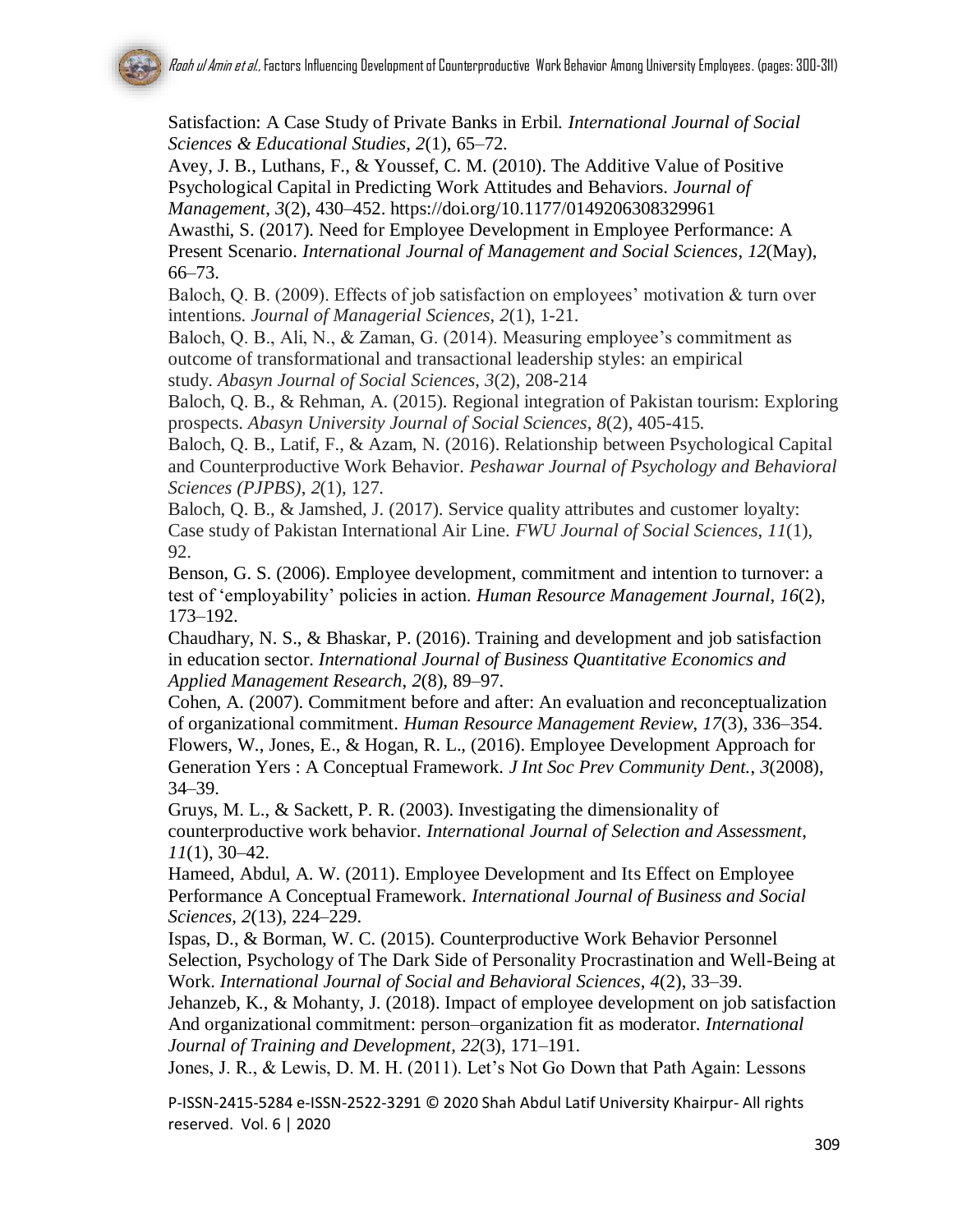from the Past Applied to Immigrant-Targeted Discrimination. *Employee Responsibilities and Rights Journal*, *23*(4), 229–247.

Khan, S. N., & Zafar, S. (2012). Exploring the Causes and Consequences of Job Burnout: A Model of Mediation. *Journal of Basic and Applied Scientific Research*, *3*(5), 212–227. Kirkpatrick, D. L. (2006). *Improving Employee Performance Through Appraisal and Coaching*.

Lambert, E. G., Hogan, N. L., & Jiang, S. (2008). Exploring Antecedents of Five Types of Organizational. *Criminal Justice Policy Review*, *19*(4), 466–490.

Lee, R. T., & Ashforth, B. E. (2002). On the Meaning of Maslach 3 Dimensions of Burnout. *Journal of Applied Psychology*, *75*(6), 743–747.

https://doi.org/10.1177/003368828601700205

Luthans, F., Luthans, K. W., & Luthans, B. C. (2004). Social capital Positive psychological capital: Beyond human and social capital. *Management Department Faculty Publications*, *13*(2), 22–27. https://doi.org/10.1016/j.bushor.2003.11.007 Luthans, F., & Youssef, C. M. (2004). Human, Social, and Now Positive Psychological

Capital Management: Investing in People for Competitive Advantage. *Managemant Department Faculty Publications*, *6*(4), 71–78.

Maslach, C., & Leiter, M. P. (2016). Understanding the burnout experience: Recent research and its implications for psychiatry. *World Psychiatry*, *15*(2), 103–111. Meyer, A. (2007). Meyer and Allen Model of Organizational Commitment: Measurement Issues. *Human Resource Management*, *4*(3), 7–26.

Mpofu, M., & Hlatywayo, C. K. (2015). Training and development as a tool for improving basic service delivery; the case of a selected municipality. *Journal of Economics, Finance and Administrative Science*, *20*(39), 133–136.

Parker, P. A., & Kulik, J. A. (2005). Burnout, self- and supervisor-rated job performance, and absenteeism. *Journal of Behavioral Medicine*, *18*(6), 581–599.

Qamar, F., & Baloch, Q. B. (2017). Reviving Tourism through Entrepreneurial Capabilities in Swat, Dir & Chitral Triangle in Post Operation Environment. *Journal of Managerial Sciences*, *11*(2).

Raheem, F., Baloch, Q. B., & Shah, S. M. A. (2019). Socio-Economic Factors Affecting Performance of Women Entrepreneurship in Khyber Pakhtunkhwa. *Abasyn University Journal of Social Sciences*, *12*(1).

Samad, S., & Yusuf, S. Y. M. (2012). The role of organizational commitment in mediating the relationship between job satisfaction and turnover intention. *European Journal of Social Sciences*, *30*(1), 125–135.

Shah, N., & Baloch, Q. B. (2018). Comparison amid the Service Quality Attributes: Pakistan Hotel Industry Analyses. *Journal of Business & Tourism*, *4*(1), 239-247.

Shah, S. N. U., Jan, S., & Baloch, Q. B. (2018). Role of service quality and customer satisfaction in firm's performance: Evidence from Pakistan hotel industry. *Pakistan Journal of Commerce and Social Sciences (PJCSS)*, *12*(1), 167-182.

Spector, P. E., & Fox, S. (2002). An emotion-centered model of voluntary work behavior. *Human Resource Management Review*, *12*(2), 269–292.

Zaman Asia, Minhas A. Khan, and Asad S. Khan (2017). "Psychological Capital Intrusion towards Employee Performance and Counter Productive Behaviour." (2017). *Journal of Business Tourism*. 3(2): 73-87